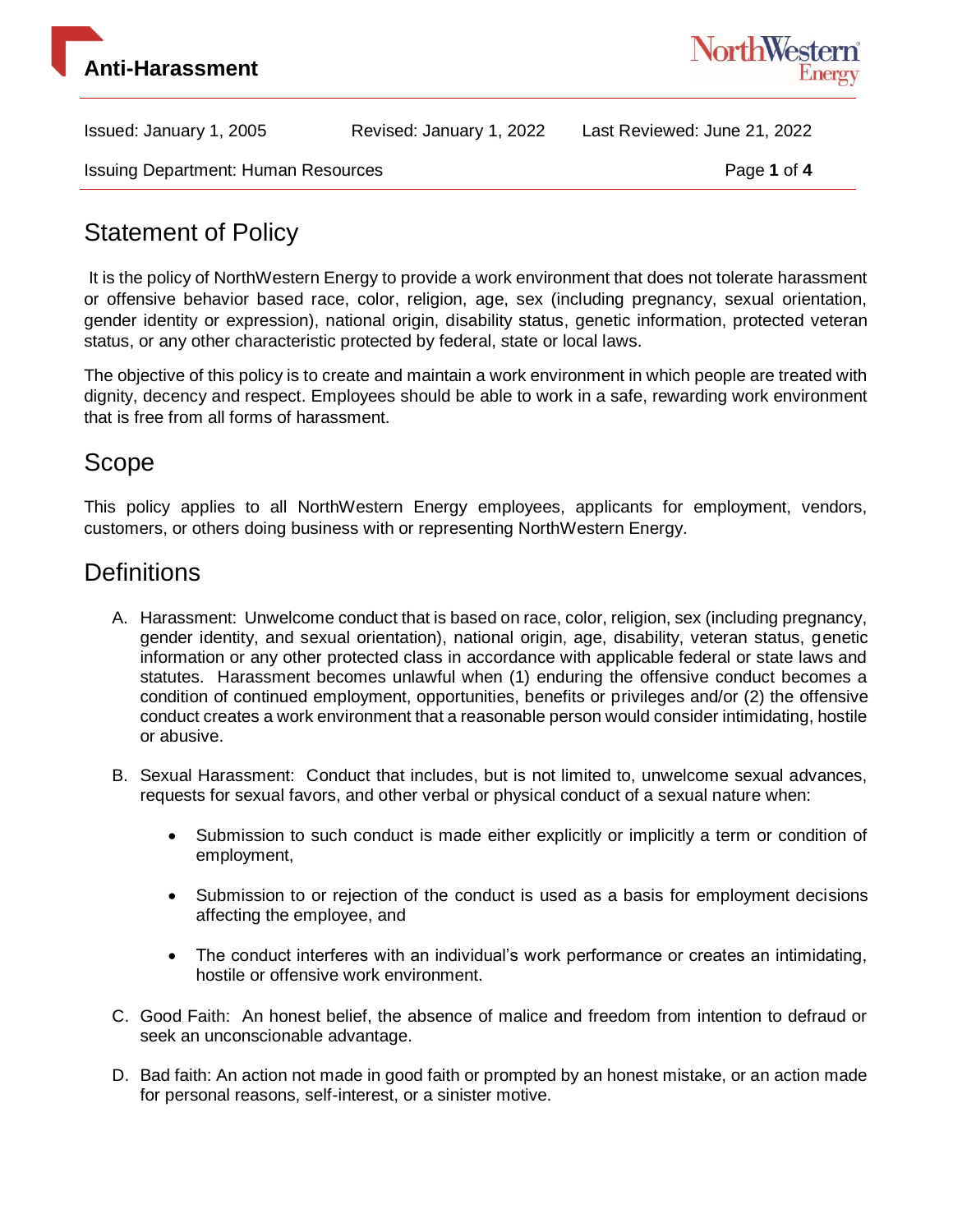



Issuing Department: Human Resources **Page 2** of 4

E. Retaliation: an adverse action in response to a good-faith report.

#### Policy Provisions

- A. Harassing conduct includes, but is not limited to:
	- Epithets, slurs or negative stereotyping
	- Threatening, intimidating or hostile acts
	- Derogatory or lewd jokes or comments
	- Offensive touching
	- The display or circulation in the workplace including but not limited to through email, social media, or via a smart device - of written or graphic material that denigrates or shows hostility or aversion toward an individual or group
- B. Sexual harassment includes many forms of subtle or not-so-subtle offensive behaviors and may involve individuals of the same or different gender. These behaviors may include, but are not limited to:
	- Unwanted sexual advances or requests for sexual favors
	- Making or threatening reprisals after a negative response to sexual advances
	- Visual conduct that includes leering; making sexual gestures; displaying sexually suggestive objects, pictures, cartoons, or posters; or circulating in the workplace sexually suggestive objects or pictures, including but not limited to through email, social media, or a smart device
	- Verbal conduct that includes making or using sexual jokes and innuendos
	- Verbal sexual advances or propositions
	- Verbal abuse of a sexual nature, graphic verbal commentaries about an individual's body, sexually degrading words used to describe an individual, or suggestive or obscene letters, notes or invitations
	- Physical conduct that includes touching, assaulting, or impeding or blocking movements
	- Other physical, verbal or visual conduct of a sexual nature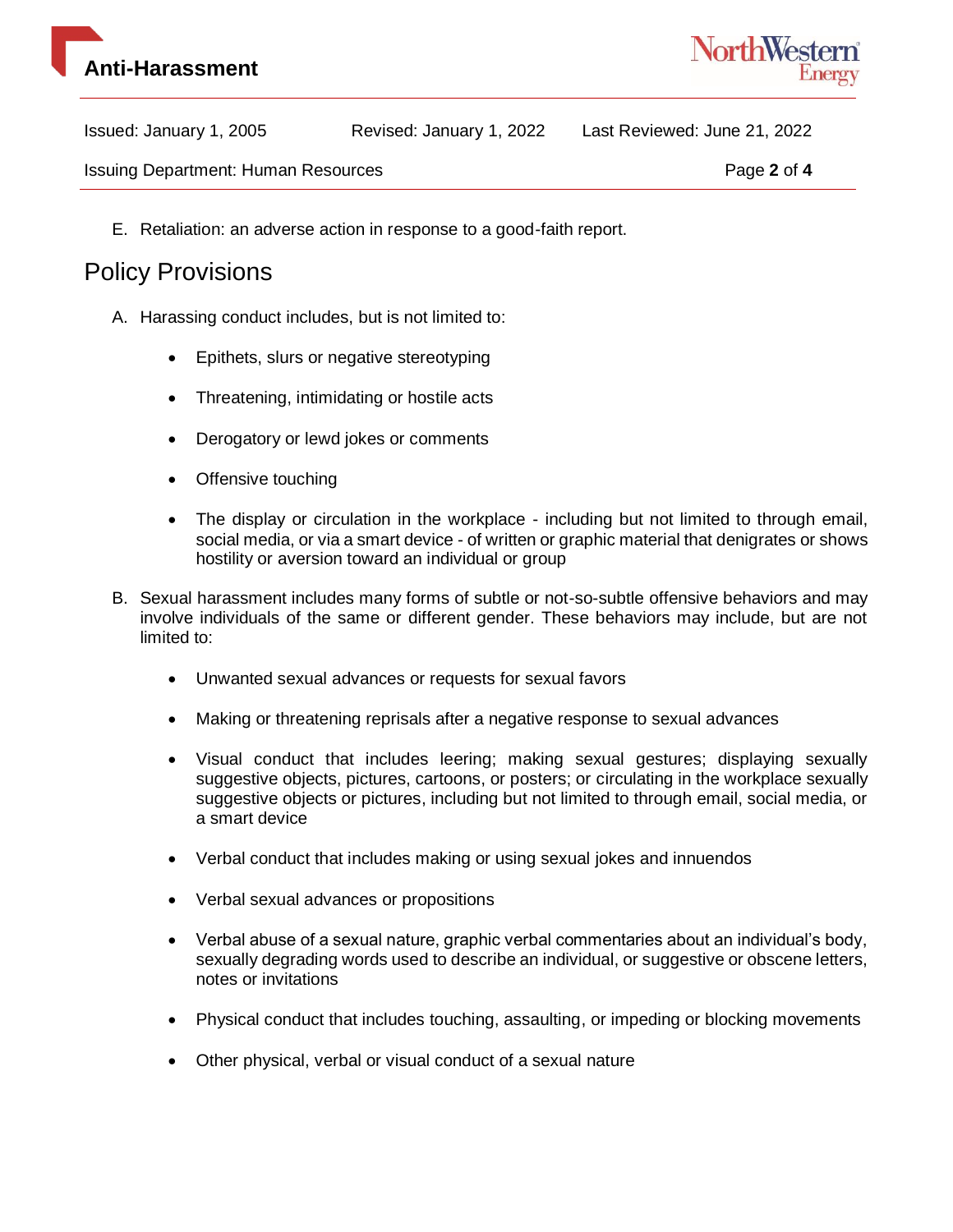



Issuing Department: Human Resources **Page 3** of 4

- C. Employees can raise concerns and make reports of harassment without fear of retaliation. NorthWestern Energy prohibits retaliation against any employee who brings a complaint of harassment or assists in an investigation of a harassment complaint. Employees found to have acted in bad faith may be subject to discipline in accordance with the Company's Employee Discipline Policy.
- D. An employee who experiences, witnesses, or has knowledge of sexual or other harassment should immediately notify one of the following: his or her supervisor, the human resources generalist, the legal department, the chief audit and compliance officer, or the confidential Compliance Line at (877) 781-7286 or online at www.integrity-helpline.com/NW.jsp.
- E. Any person who receives a harassment complaint should immediately report the matter to human resources, the legal department, the chief audit and compliance officer or the confidential Compliance Line at (877) 781-7286 or online at www.integrity-helpline.com/NW.jsp.
- F. NorthWestern Energy will investigate all complaints to the best of its ability based on the information provided. If an investigation reveals misconduct or a violation of this policy, appropriate corrective action will be taken and may include discipline up to and including termination of employment. Complaints made without sufficient information can be difficult to fully investigate.

## Corporate Policy Provisions

- A. Nothing in this policy is intended to limit an employee's rights under the National Labor Relations Act (NLRA).
- B. If any of the provisions of this policy conflict with federal or state law, the provisions of the federal or state law prevail.
- C. If any of the provisions of this policy conflict with those of a collective bargaining agreement (CBA) for covered employees, the provisions of the CBA will prevail.
- D. All employees are expected to comply with this policy. Failure to do so may result in disciplinary action up to and including termination of employment.
- E. The existence of this policy does not create a contract or vested right of employment implied or otherwise. NorthWestern Energy is an at will employer in South Dakota, Nebraska, and Wyoming.
- F. NorthWestern Energy reserves the right to amend, terminate, or otherwise modify this Policy at any time. The effect of any amendment or modification, however, will be prospective, not retroactive.